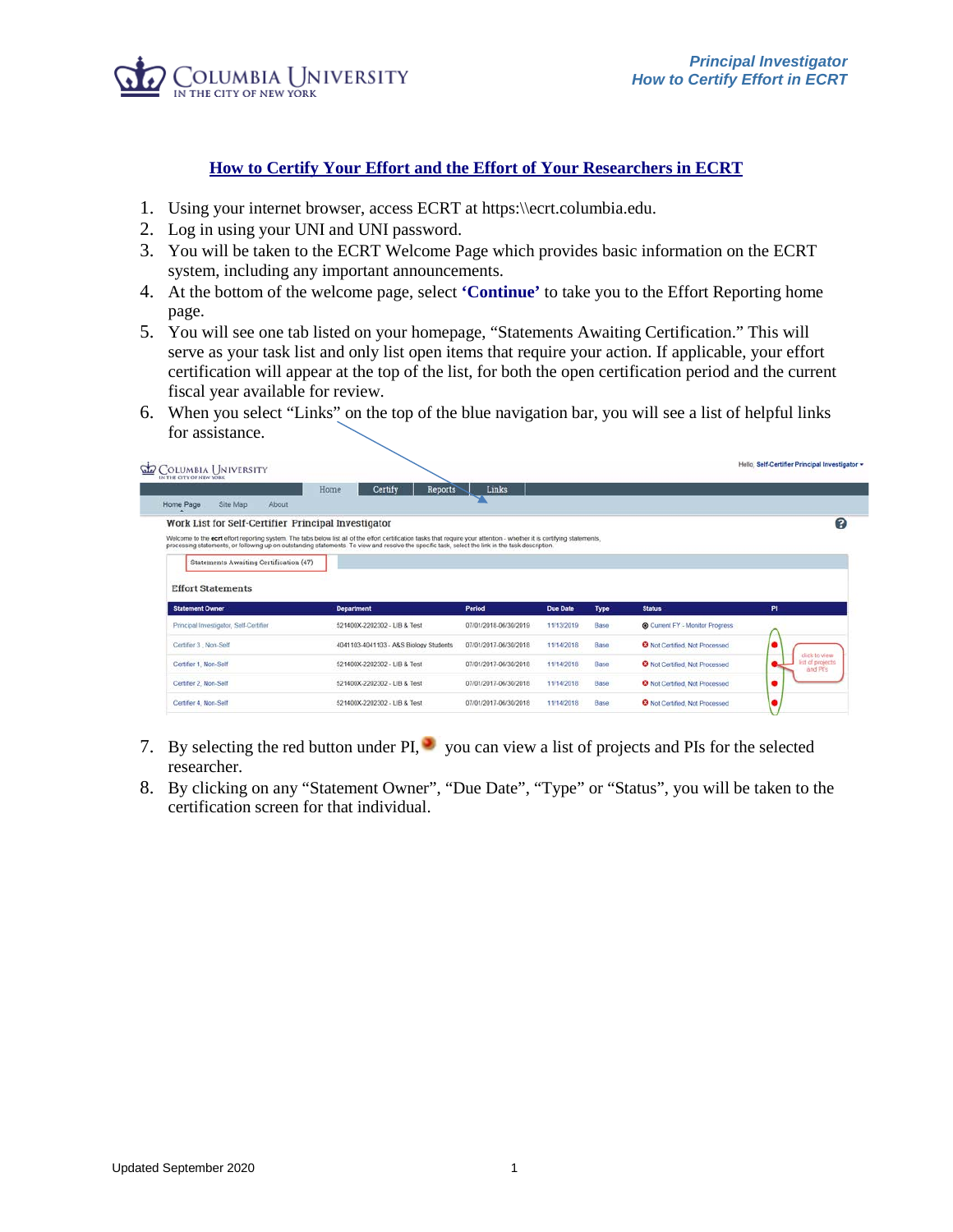## OLUMBIA UNIVERSITY

| COLUMBIA UNIVERSITY<br>IN THE CITY OF NEW YORK                                                                                                     |                                                              |   |                                                   |            |                   |                                        |                         |                |
|----------------------------------------------------------------------------------------------------------------------------------------------------|--------------------------------------------------------------|---|---------------------------------------------------|------------|-------------------|----------------------------------------|-------------------------|----------------|
|                                                                                                                                                    | Home<br>Certify                                              |   | Links<br><b>Reports</b>                           |            |                   |                                        |                         |                |
| My Effort Statements                                                                                                                               |                                                              |   |                                                   |            |                   |                                        |                         |                |
| <b>Effort Statement Instructions</b>                                                                                                               | view / certify<br>10 cards at<br>filter by<br>a time<br>name |   |                                                   |            |                   |                                        |                         |                |
| <b>Work List</b><br>Statements Requiring Certification                                                                                             | Search.                                                      |   | Certifier 1, Dr Non-Self - 10232017               |            |                   |                                        |                         |                |
| Principal Investigator, Prof Self-Certifier                                                                                                        | 2202302 - LIB & Test                                         | ́ | <b>Tal Statement Owner</b><br>- Effort Statements |            |                   |                                        |                         |                |
| Certifier 3 . Ms Non-Self                                                                                                                          | 4041103 - A&S Biology Students                               |   | - Needing certification                           |            |                   |                                        |                         |                |
| Certifier 1; Dr Non-Self                                                                                                                           | 2202302 - LIB & Test                                         |   | Base                                              | 11/14/2018 |                   | <b>Ca</b> Not Certified, Not Processed |                         |                |
| Certifier 2. Mr Non-Self                                                                                                                           | 2202302 - LIB & Test                                         | ü | » In progress s<br>· Historical                   |            |                   |                                        |                         |                |
| Certifier 4, Mr Non-Self                                                                                                                           | 2202302 - LIB & Test                                         |   |                                                   |            |                   |                                        |                         |                |
| In Progress                                                                                                                                        |                                                              |   |                                                   |            |                   |                                        |                         |                |
| Recently Completed                                                                                                                                 |                                                              |   | $\left\langle \right\rangle$                      |            |                   |                                        |                         | $\rightarrow$  |
| Certifier 1, Dr Non-Self - 10232017 (Annual)                                                                                                       | Base Effort Period: 07/01/2017 to 06/30/2018                 |   | Status' Not Certified, Not Processed              |            |                   |                                        |                         | toggle % or \$ |
| m B                                                                                                                                                |                                                              |   |                                                   |            |                   |                                        | <b>S.Vatus</b>          |                |
|                                                                                                                                                    | Project-Activitys                                            |   |                                                   | Payroll    | <b>Cost Share</b> | <b>Computed Effort</b>                 | <b>Certified Effort</b> | Certify?       |
| Sponsored<br>PG008695-01 Investigating hostsymbiont interactions in a muxotrophic dinoflagellate Noctiluca using novel optical reporter technology |                                                              |   |                                                   | 100 %      | 0.56              | $100-6$                                | 0.76                    | $\overline{a}$ |
| <b>Sponsored Total:</b>                                                                                                                            |                                                              |   |                                                   | 100%       | $0\%$             | 100%                                   | 0%                      |                |
|                                                                                                                                                    |                                                              |   |                                                   |            |                   |                                        |                         |                |
| <b>Non Sponsored</b><br>00000000-00 Total Columbia Support                                                                                         |                                                              |   |                                                   | 0.56       | 0.56              | 0 <sup>5</sup>                         | 0%                      | o              |
| <b>Non Sponsored Total:</b>                                                                                                                        |                                                              |   |                                                   | 0%         | 0%                | 0%                                     | 0%                      |                |
| <b>Grand Total:</b>                                                                                                                                |                                                              |   |                                                   | 100%       | O%                | 100%                                   | $0\%$                   |                |

9. The certification screen is broken up into three sections:

Work List: This section shows a list of individuals whose cards you must certify. It is divided between "Statements Requiring Certification", "In Progress" and "Recently Completed." Statements Requiring Certification" will show "Not Certified" effort cards that require your action. "In Progress" those are not certified, not processed, that is because they are still awaiting one or more lines to be certified by another PI, but not owned by this PI. "Recently Completed" lists individuals whose effort cards have been certified but are awaiting processing by the primary effort coordinator. Your name will always be listed at the top of this section.

**2** Demographics and Effort Cards: This section displays the demographic information (department, effort coordinator and email) for the employee selected on the left as well as Statements needing certification (current open certification period and current fiscal year for review).

In progress (current fiscal year), and Historical effort cards.

- <sup>3</sup> Effort Card: This section is the individual's effort card that requires certification.
	- i. Note: The "Certify" button will not appear until the checkbox under "Certify?" is checked.
- 10. Review '**Payroll**', '**Cost Share**', and '**Computed Effort**' columns.
	- '**Payroll'** is the salary that was charged directly to this project-activity as payroll charges.
	- '**Cost Sharing**' is defined as the portion of activity that is supported by another funding source.
	- '**Computed Effort'** is the sum of Payroll and Cost Sharing.
- 11. Select **\$ Value** or **% Value** to toggle between payroll dollar totals and payroll % charged to each project-activity.
- 12. In '**Certified**' column, enter whole numbers of actual effort performed.
- 13. Mark the checkbox for each project-activity you are certifying. For your own certification, ensure your certified effort totals 100% and that all checkboxes are marked.
	- Note: As a PI, you have access to certify project-activities on which you are listed as the PI as well as the non-sponsored line item. If a researcher works for more than one PI, one PI must certify the non-sponsored effort. You will continue to receive reminder emails until the non-sponsored line has been certified.
- 14. If you are not ready to complete the certification, select '**Save.'**